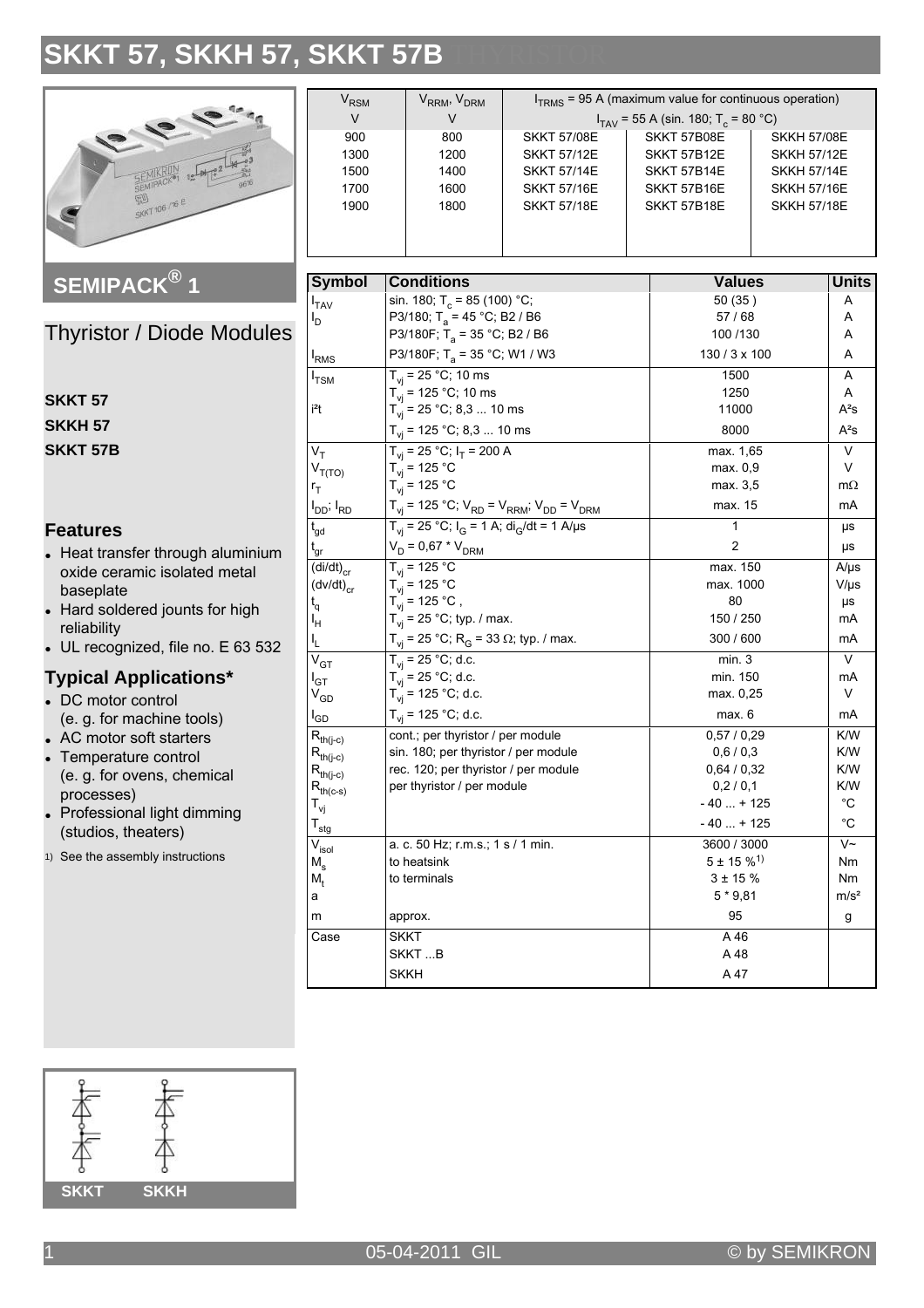









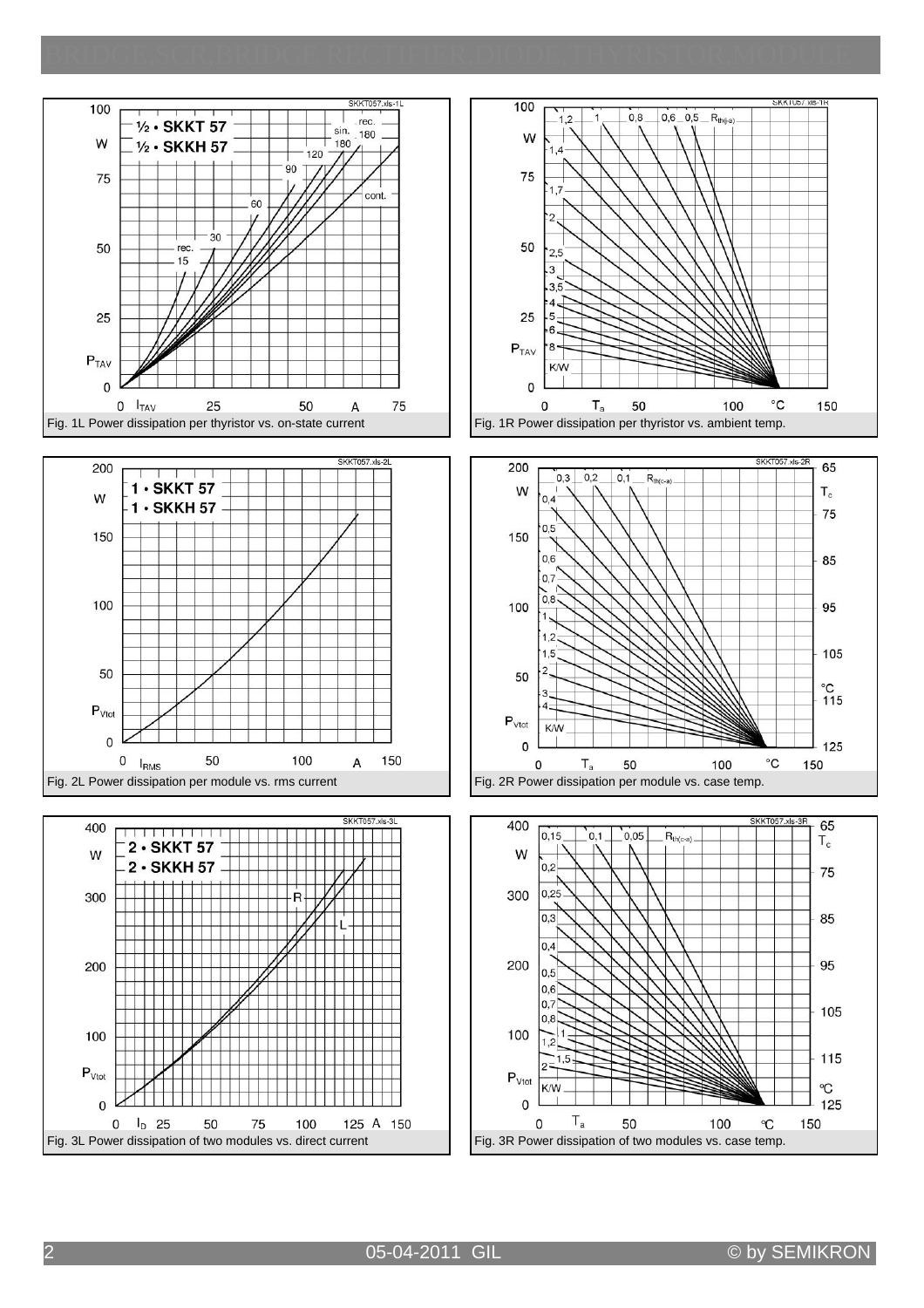## **SKKT 57, SKKH 57, SKKT 57B**